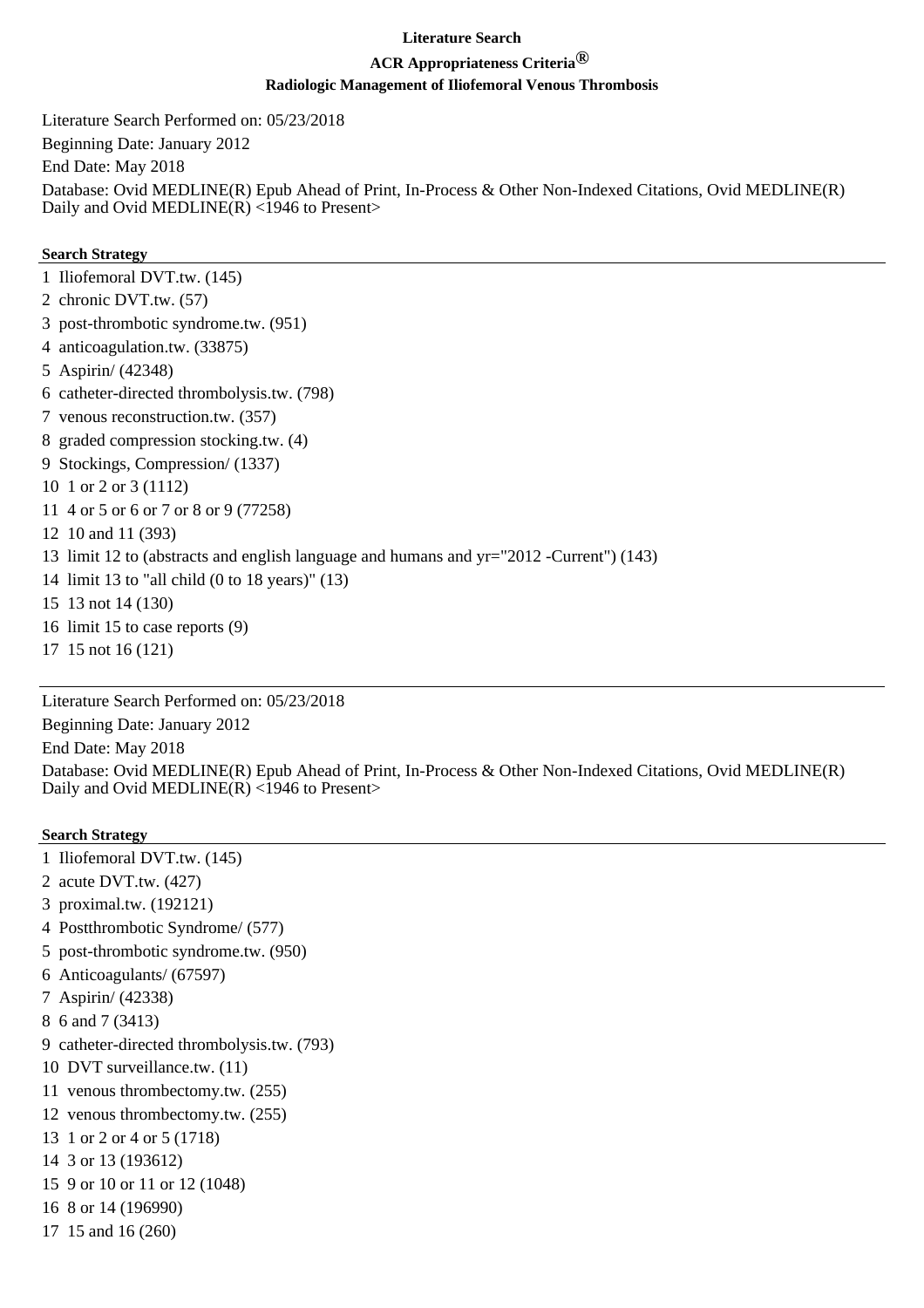# **ACR Appropriateness Criteria®**

- 18 Iliofemoral Venous Thrombosis.tw. (172) 19 1 or 2 or 4 or 5 or 18 (1869) 20 3 or 19 (193755) 21 exp Diagnostic Imaging/ (2429720)
- 22 15 or 21 (2430419)
- 23 19 and 22 (699)
- 24 limit 23 to (abstracts and english language and humans and yr="2012 -Current") (188)
- 25 limit 24 to "all child (0 to 18 years)" (33)
- 26 24 not 25 (155)
- 27 limit 26 to case reports (25)
- 28 26 not 27 (130)
- 29 remove duplicates from 28 (129)
- 30 limit 29 to "review" (43)
- 31 Stockings, Compression/ (1336)
- 32 Iliofemoral DVT.tw. (145)
- 33 acute DVT.tw. (427)
- 34 proximal.tw. (192121)
- 35 Postthrombotic Syndrome/ (577)
- 36 post-thrombotic syndrome.tw. (950)
- 37 Anticoagulants/ (67597)
- 38 Aspirin/ (42338)
- 39 37 and 38 (3413)
- 40 catheter-directed thrombolysis.tw. (793)
- 41 DVT surveillance.tw. (11)
- 42 Stockings, Compression/ (1336)
- 43 Stockings, Compression/ (1336)
- 44 32 or 33 or 35 or 36 (1718)
- 45 34 or 44 (193612)
- 46 40 or 41 or 42 or 43 (2129)
- 47 39 or 45 (196990)
- 48 46 and 47 (404)
- 49 Iliofemoral Venous Thrombosis.tw. (172)
- 50 32 or 33 or 35 or 36 or 49 (1869)
- 51 34 or 50 (193755)
- 52 exp Diagnostic Imaging/ (2429720)
- 53 46 or 52 (2431378)
- 54 50 and 53 (781)
- 55 limit 54 to (abstracts and english language and humans and yr="2012 -Current") (218)
- 56 limit 55 to "all child (0 to 18 years)" (32)
- 57 55 not 56 (186)
- 58 limit 57 to case reports (25)
- 59 57 not 58 (161)
- 60 remove duplicates from 59 (159)
- 61 limit 60 to "review" (56)
- 62 43 and 60 (39)
- 63 from 29 keep 1-129 (129)
- 64 Iliofemoral DVT.tw. (145)
- 65 acute DVT.tw. (427)
- 66 proximal.tw. (192121)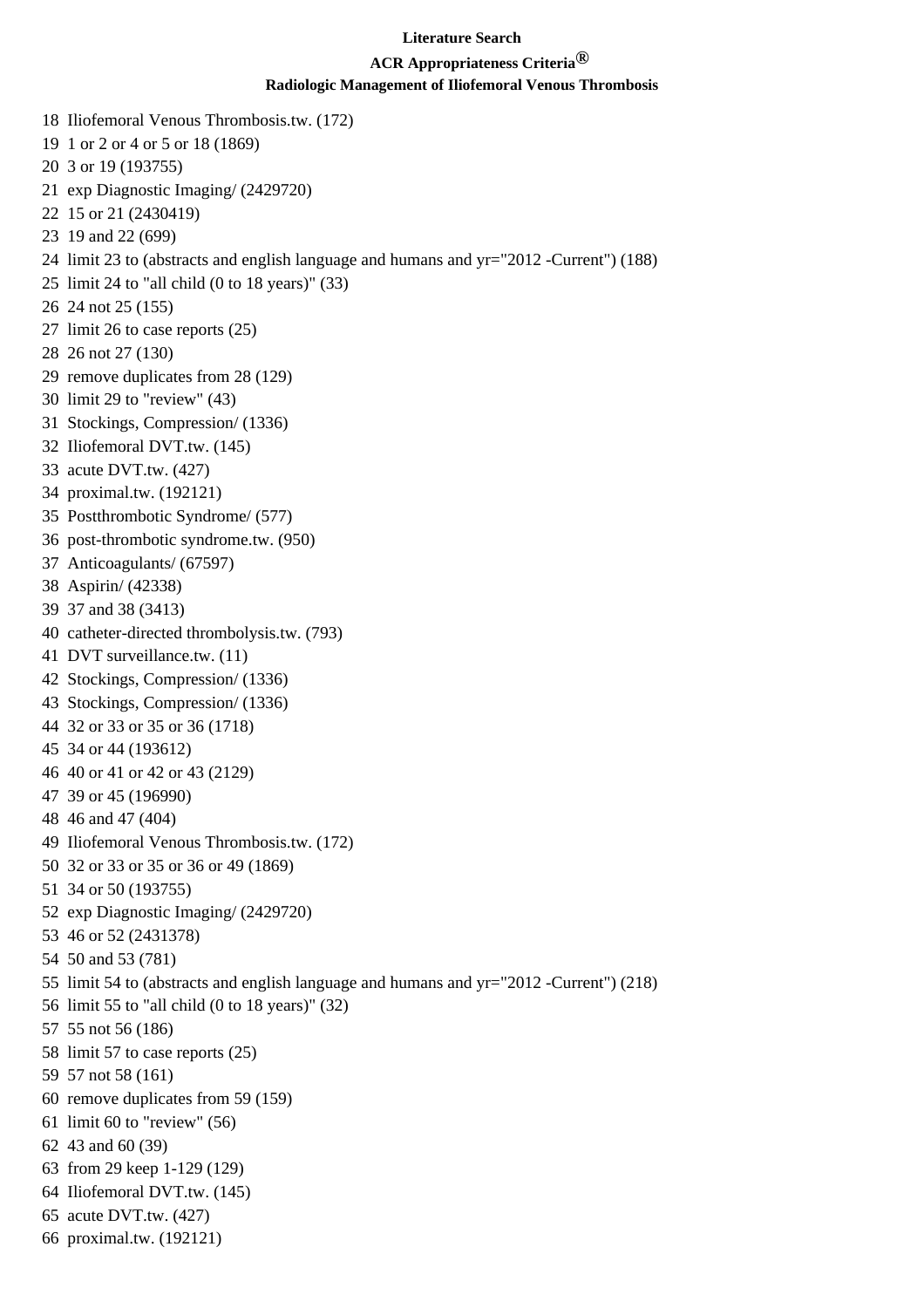# **ACR Appropriateness Criteria®**

### **Radiologic Management of Iliofemoral Venous Thrombosis**

67 Postthrombotic Syndrome/ (577) 68 post-thrombotic syndrome.tw. (950) 69 Anticoagulants/ (67597) 70 Aspirin/ (42338) 71 69 and 70 (3413) 72 catheter-directed thrombolysis.tw. (793) 73 DVT surveillance.tw. (11) 74 venous thrombectomy.tw. (255) 75 venous thrombectomy.tw. (255) 76 64 or 65 or 67 or 68 (1718) 77 66 or 76 (193612) 78 72 or 73 or 74 or 75 (1048) 79 71 or 77 (196990) 80 78 and 79 (260) 81 Iliofemoral Venous Thrombosis.tw. (172) 82 64 or 65 or 67 or 68 or 81 (1869) 83 66 or 82 (193755) 84 exp Diagnostic Imaging/ (2429720) 85 78 or 84 (2430419) 86 82 and 85 (699) 87 limit 86 to (abstracts and english language and humans and yr="2012 -Current") (188) 88 limit 87 to "all child (0 to 18 years)" (33) 89 87 not 88 (155) 90 limit 89 to case reports (25) 91 89 not 90 (130) 92 remove duplicates from 91 (129) 93 limit 92 to "review" (43) 94 femorpopliteal DVT.tw. (0) 95 femoropopliteal.tw. (3144) 96 64 or 65 or 66 or 67 or 68 or 95 (196457) 97 69 or 70 or 72 or 73 or 74 (107410) 98 96 and 97 (1599) 99 limit 98 to (abstracts and english language and humans and yr="2012 -Current") (437) 100 limit 99 to "all child (0 to 18 years)" (44) 101 99 not 100 (393) 102 limit 101 to case reports (58) 103 101 not 102 (335) 104 remove duplicates from 103 (330) 105 limit 104 to "review" (109) 106 from 63 keep 1-129 (129) 107 from 104 keep 1-330 (330) 108 Iliofemoral DVT.tw. (145) 109 acute DVT.tw. (427) 110 exp May-Thurner Syndrome/ (106) 111 exp Postthrombotic Syndrome/ (577) 112 post-thrombotic syndrome.tw. (950) 113 anticoagulation.tw. (33831)

- 114 exp Aspirin/ (42341)
- 115 catheter-directed thrombolysis.tw. (793)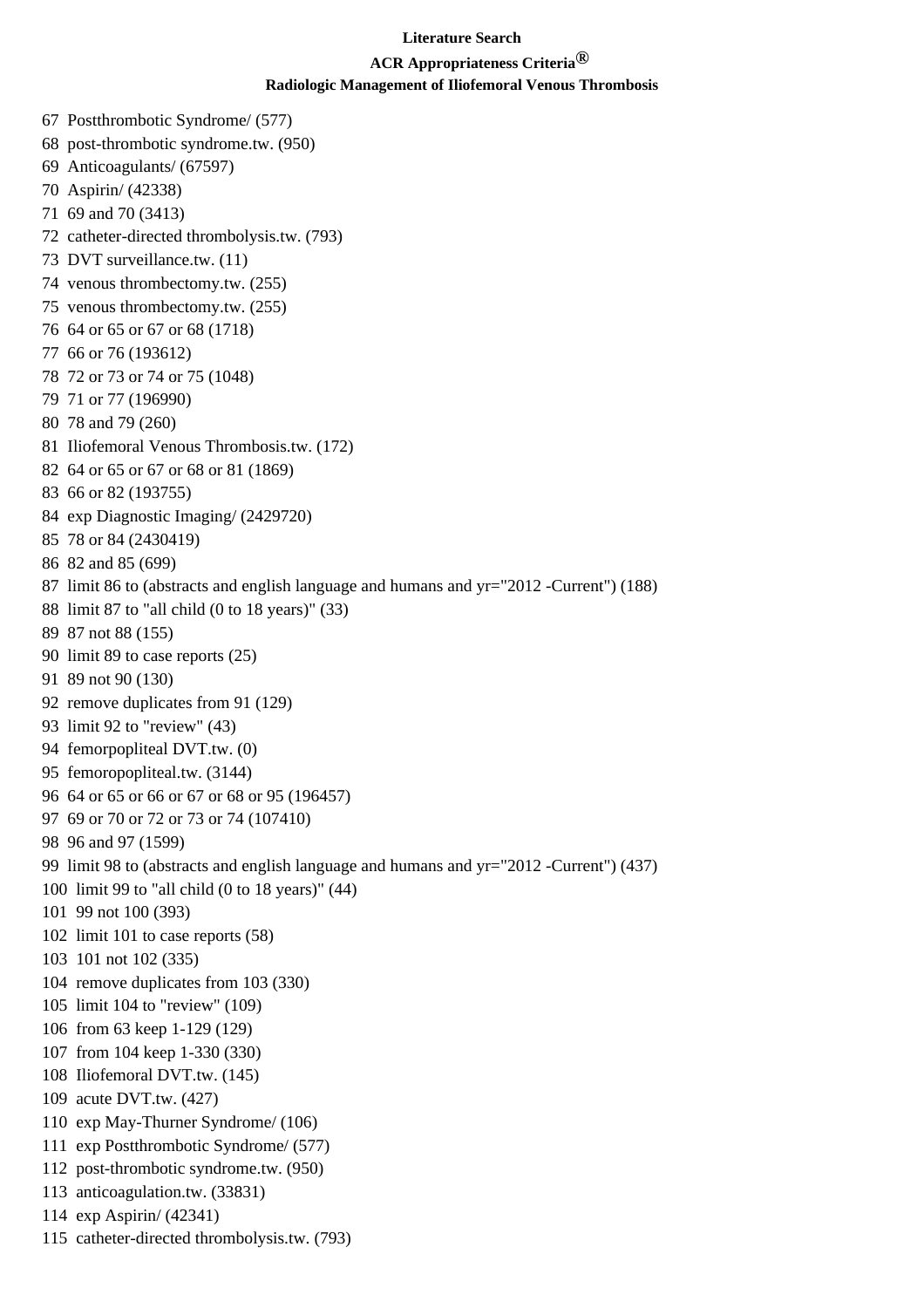# **ACR Appropriateness Criteria®**

#### **Radiologic Management of Iliofemoral Venous Thrombosis**

- 116 pharmacomechanical thrombectomy.tw. (64)
- 117 venous bypass.tw. (1113)
- 118 venous stent.tw. (117)
- 119 108 or 109 or 110 or 111 or 112 (1811)
- 120 113 or 114 or 115 or 116 or 117 or 118 (76808)
- 121 119 and 120 (482)
- 122 limit 121 to "all child (0 to 18 years)" (62)
- 123 121 not 122 (420)
- 124 limit 123 to (abstracts and english language and humans and yr="2012 -Current") (151)
- 125 limit 124 to case reports (17)
- 126 124 not 125 (134)
- 127 remove duplicates from 126 (132)
- 128 Iliofemoral DVT.tw. (145)
- 129 acute DVT.tw. (427)
- 130 phlegmasia cerulean dolens.tw. (5)
- 131 thrombolysis.tw. (22154)
- 132 anticoagulation.tw. (33831)
- 133 Aspirin/ (42338)
- 134 catheter thrombectomy.tw. (86)
- 135 venous thrombectomy.tw. (255)
- 136 128 or 129 or 130 (553)
- 137 131 or 132 or 133 or 134 or 135 (95519)
- 138 136 and 137 (248)
- 139 136 or 137 (95824)
- 140 limit 138 to (abstracts and english language and humans and yr="2012 -Current") (80)
- 141 limit 140 to "all child (0 to 18 years)" (11)
- 142 140 not 141 (69)
- 143 limit 142 to case reports (8)
- 144 142 not 143 (61)
- 145 remove duplicates from 144 (59)
- 146 limit 145 to "review" (25)
- 147 from 127 keep 1-132 (132)
- 148 from 145 keep 1-59 (59)

Literature Search Performed on: 05/23/2018

Beginning Date: January 2012

End Date: May 2018

Database: Ovid MEDLINE(R) Epub Ahead of Print, In-Process & Other Non-Indexed Citations, Ovid MEDLINE(R) Daily and Ovid MEDLINE(R) <1946 to Present>

- 1 Iliofemoral DVT.tw. (145)
- 2 acute DVT.tw. (427)
- 3 proximal.tw. (192121)
- 4 Postthrombotic Syndrome/ (577)
- 5 post-thrombotic syndrome.tw. (950)
- 6 Anticoagulants/ (67597)
- 7 Aspirin/ (42338)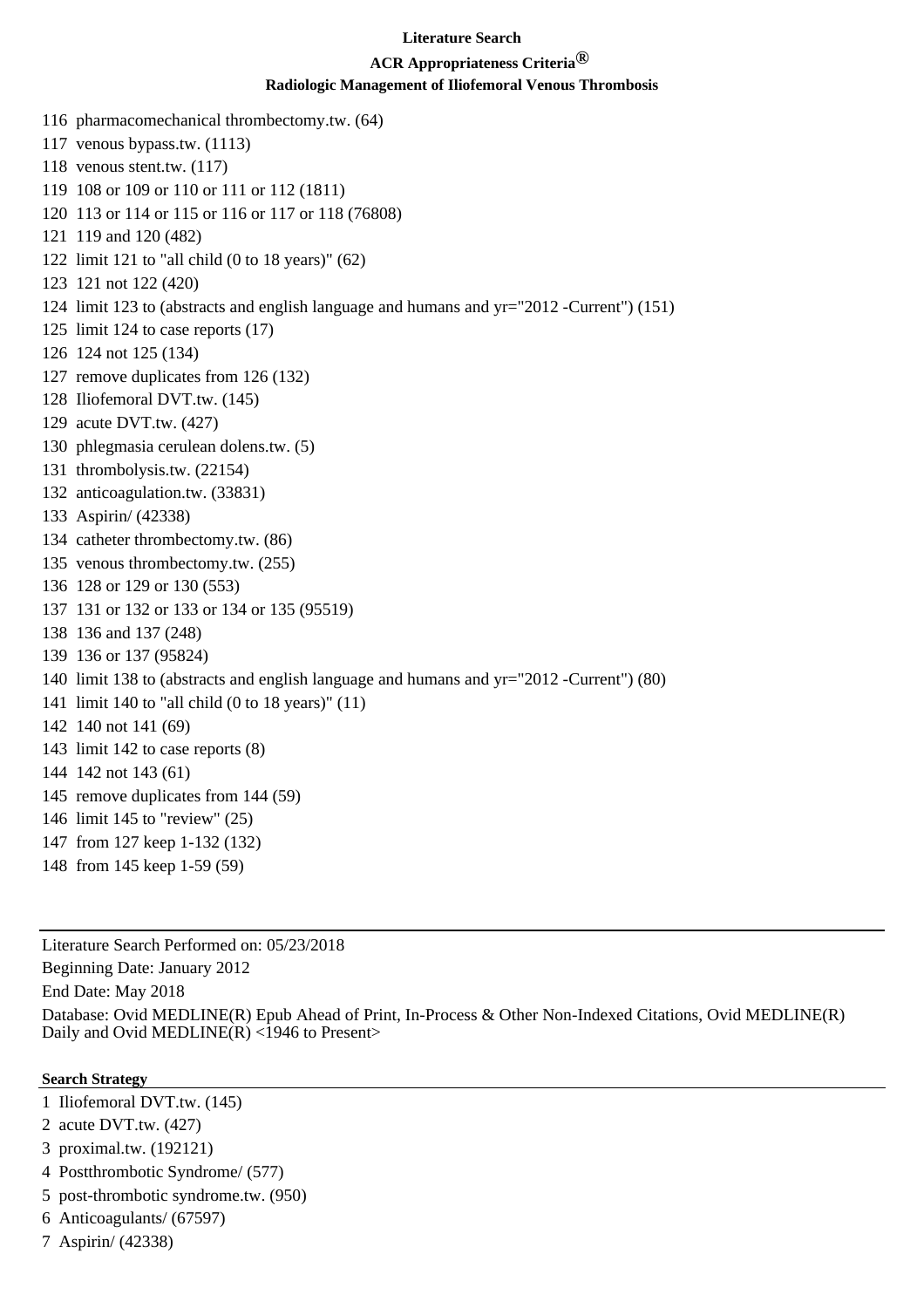# **ACR Appropriateness Criteria®**

- 8 6 and 7 (3413)
- 9 catheter-directed thrombolysis.tw. (793)
- 10 DVT surveillance.tw. (11)
- 11 venous thrombectomy.tw. (255)
- 12 venous thrombectomy.tw. (255)
- 13 1 or 2 or 4 or 5 (1718)
- 14 3 or 13 (193612)
- 15 9 or 10 or 11 or 12 (1048)
- 16 8 or 14 (196990)
- 17 15 and 16 (260)
- 18 Iliofemoral Venous Thrombosis.tw. (172)
- 19 1 or 2 or 4 or 5 or 18 (1869)
- 20 3 or 19 (193755)
- 21 exp Diagnostic Imaging/ (2429720)
- 22 15 or 21 (2430419)
- 23 19 and 22 (699)
- 24 limit 23 to (abstracts and english language and humans and yr="2012 -Current") (188)
- 25 limit 24 to "all child (0 to 18 years)" (33)
- 26 24 not 25 (155)
- 27 limit 26 to case reports (25)
- 28 26 not 27 (130)
- 29 remove duplicates from 28 (129)
- 30 limit 29 to "review" (43)
- 31 Stockings, Compression/ (1336)
- 32 Iliofemoral DVT.tw. (145)
- 33 acute DVT.tw. (427)
- 34 proximal.tw. (192121)
- 35 Postthrombotic Syndrome/ (577)
- 36 post-thrombotic syndrome.tw. (950)
- 37 Anticoagulants/ (67597)
- 38 Aspirin/ (42338)
- 39 37 and 38 (3413)
- 40 catheter-directed thrombolysis.tw. (793)
- 41 DVT surveillance.tw. (11)
- 42 Stockings, Compression/ (1336)
- 43 Stockings, Compression/ (1336)
- 44 32 or 33 or 35 or 36 (1718)
- 45 34 or 44 (193612)
- 46 40 or 41 or 42 or 43 (2129)
- 47 39 or 45 (196990)
- 48 46 and 47 (404)
- 49 Iliofemoral Venous Thrombosis.tw. (172)
- 50 32 or 33 or 35 or 36 or 49 (1869)
- 51 34 or 50 (193755)
- 52 exp Diagnostic Imaging/ (2429720)
- 53 46 or 52 (2431378)
- 54 50 and 53 (781)
- 55 limit 54 to (abstracts and english language and humans and yr="2012 -Current") (218)
- 56 limit 55 to "all child (0 to 18 years)" (32)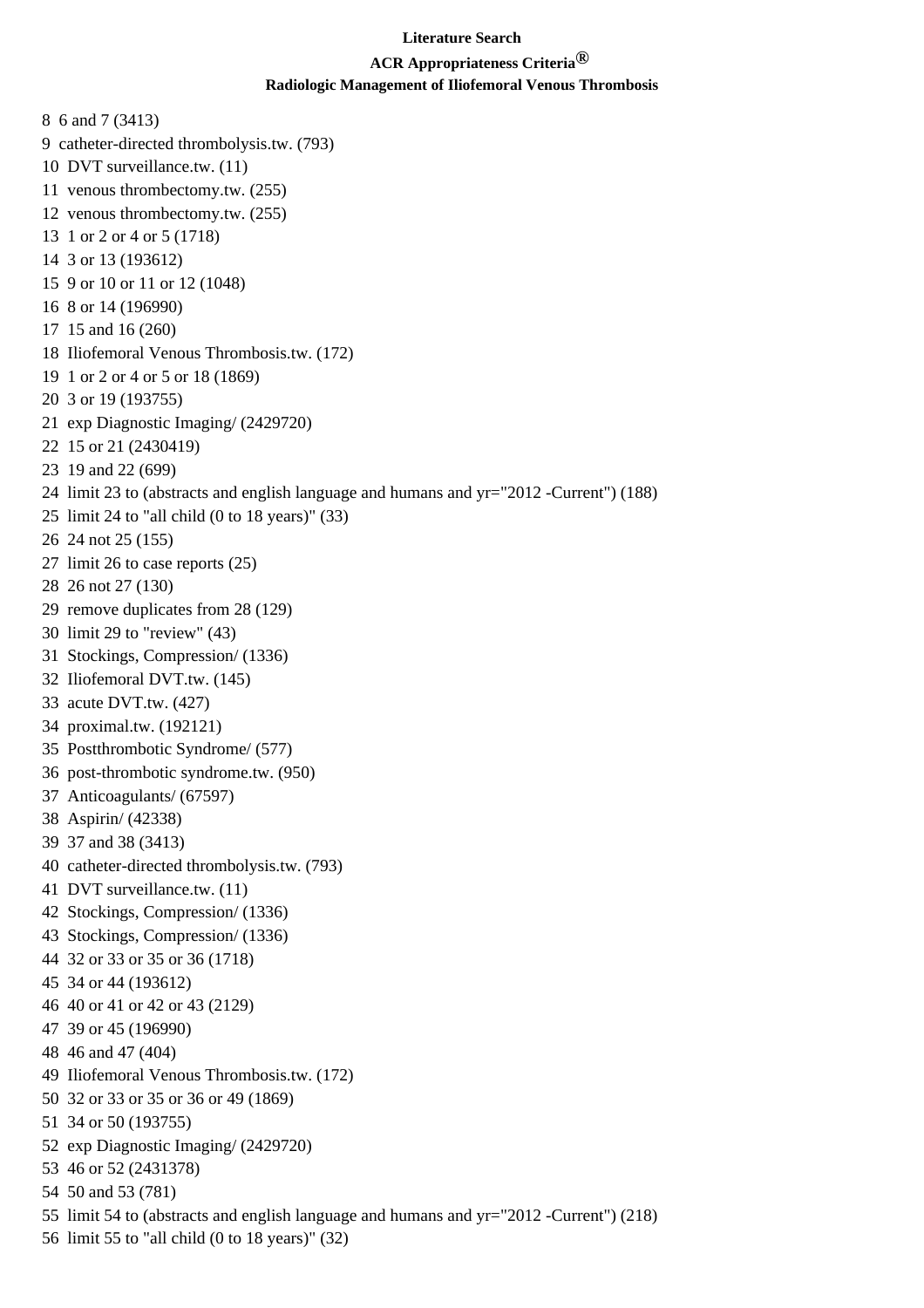### **ACR Appropriateness Criteria®**

- 57 55 not 56 (186)
- 58 limit 57 to case reports (25)
- 59 57 not 58 (161)
- 60 remove duplicates from 59 (159)
- 61 limit 60 to "review" (56)
- 62 43 and 60 (39)
- 63 from 29 keep 1-129 (129)
- 64 Iliofemoral DVT.tw. (145)
- 65 acute DVT.tw. (427)
- 66 proximal.tw. (192121)
- 67 Postthrombotic Syndrome/ (577)
- 68 post-thrombotic syndrome.tw. (950)
- 69 Anticoagulants/ (67597)
- 70 Aspirin/ (42338)
- 71 69 and 70 (3413)
- 72 catheter-directed thrombolysis.tw. (793)
- 73 DVT surveillance.tw. (11)
- 74 venous thrombectomy.tw. (255)
- 75 venous thrombectomy.tw. (255)
- 76 64 or 65 or 67 or 68 (1718)
- 77 66 or 76 (193612)
- 78 72 or 73 or 74 or 75 (1048)
- 79 71 or 77 (196990)
- 80 78 and 79 (260)
- 81 Iliofemoral Venous Thrombosis.tw. (172)
- 82 64 or 65 or 67 or 68 or 81 (1869)
- 83 66 or 82 (193755)
- 84 exp Diagnostic Imaging/ (2429720)
- 85 78 or 84 (2430419)
- 86 82 and 85 (699)
- 87 limit 86 to (abstracts and english language and humans and yr="2012 -Current") (188)
- 88 limit 87 to "all child (0 to 18 years)" (33)
- 89 87 not 88 (155)
- 90 limit 89 to case reports (25)
- 91 89 not 90 (130)
- 92 remove duplicates from 91 (129)
- 93 limit 92 to "review" (43)
- 94 femorpopliteal DVT.tw. (0)
- 95 femoropopliteal.tw. (3144)
- 96 64 or 65 or 66 or 67 or 68 or 95 (196457)
- 97 69 or 70 or 72 or 73 or 74 (107410)
- 98 96 and 97 (1599)
- 99 limit 98 to (abstracts and english language and humans and yr="2012 -Current") (437)
- 100 limit 99 to "all child (0 to 18 years)" (44)
- 101 99 not 100 (393)
- 102 limit 101 to case reports (58)
- 103 101 not 102 (335)
- 104 remove duplicates from 103 (330)
- 105 limit 104 to "review" (109)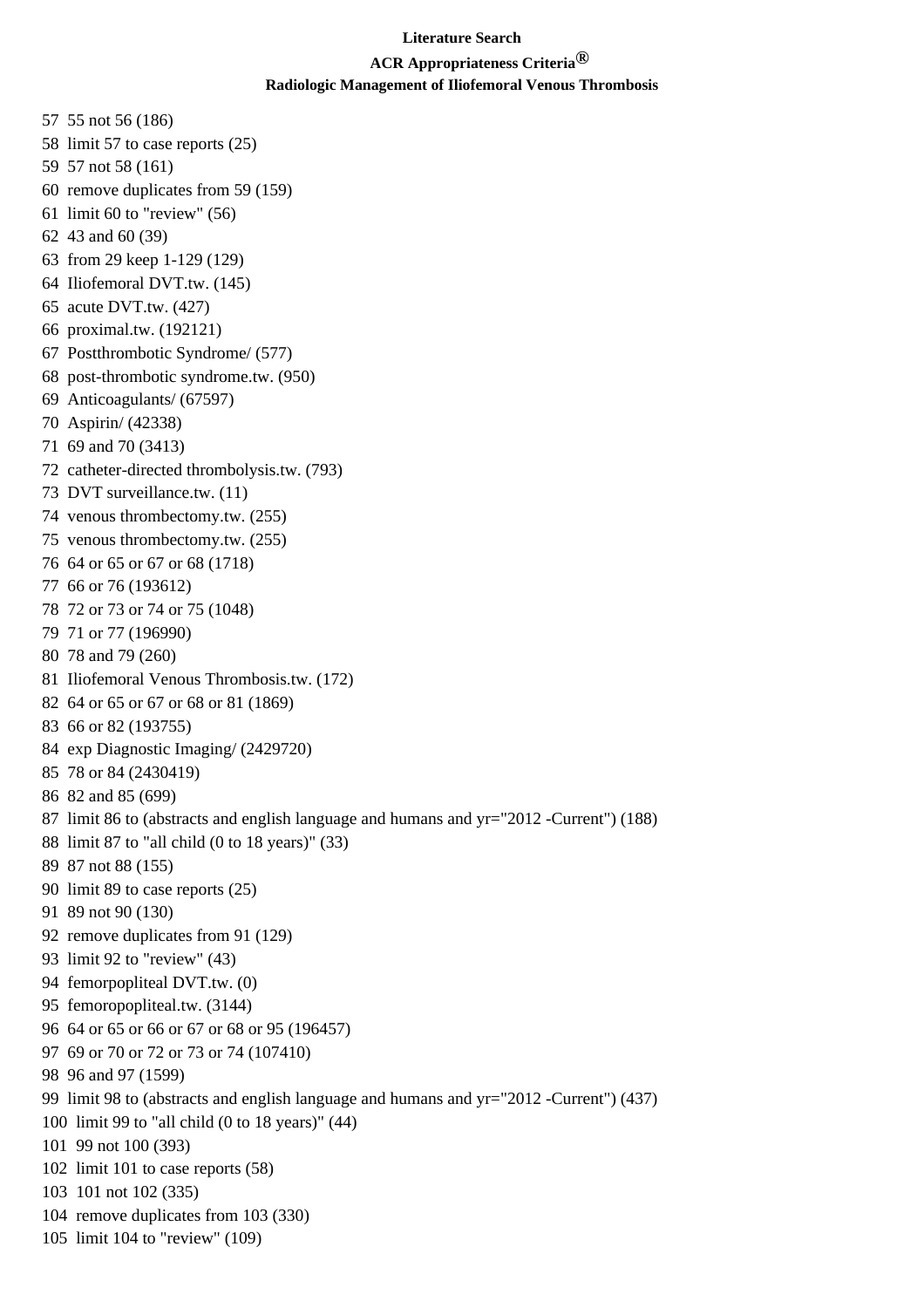## **ACR Appropriateness Criteria®**

### **Radiologic Management of Iliofemoral Venous Thrombosis**

106 from 63 keep 1-129 (129)

- 107 from 104 keep 1-330 (330)
- 108 Iliofemoral DVT.tw. (145)
- 109 acute DVT.tw. (427)
- 110 exp May-Thurner Syndrome/ (106)
- 111 exp Postthrombotic Syndrome/ (577)
- 112 post-thrombotic syndrome.tw. (950)
- 113 anticoagulation.tw. (33831)
- 114 exp Aspirin/ (42341)
- 115 catheter-directed thrombolysis.tw. (793)
- 116 pharmacomechanical thrombectomy.tw. (64)
- 117 venous bypass.tw. (1113)
- 118 venous stent.tw. (117)
- 119 108 or 109 or 110 or 111 or 112 (1811)
- 120 113 or 114 or 115 or 116 or 117 or 118 (76808)
- 121 119 and 120 (482)
- 122 limit 121 to "all child (0 to 18 years)" (62)
- 123 121 not 122 (420)
- 124 limit 123 to (abstracts and english language and humans and yr="2012 -Current") (151)
- 125 limit 124 to case reports (17)
- 126 124 not 125 (134)
- 127 remove duplicates from 126 (132)

Literature Search Performed on: 05/23/2018 Beginning Date: January 2012

End Date: May 2018

Database: Ovid MEDLINE(R) Epub Ahead of Print, In-Process Other Non-Indexed Citations, Ovid MEDLINE(R) Daily and Ovid MEDLINE(R) <1946 to Present>

- 1 Iliofemoral DVT.tw. (145)
- 2 acute DVT.tw. (427)
- 3 proximal.tw. (192121)
- 4 Postthrombotic Syndrome/ (577)
- 5 post-thrombotic syndrome.tw. (950)
- 6 Anticoagulants/ (67597)
- 7 Aspirin/ (42338)
- 8 6 and 7 (3413)
- 9 catheter-directed thrombolysis.tw. (793)
- 10 DVT surveillance.tw. (11)
- 11 venous thrombectomy.tw. (255)
- 12 venous thrombectomy.tw. (255)
- 13 1 or 2 or 4 or 5 (1718)
- 14 3 or 13 (193612)
- 15 9 or 10 or 11 or 12 (1048)
- 16 8 or 14 (196990)
- 17 15 and 16 (260)
- 18 Iliofemoral Venous Thrombosis.tw. (172)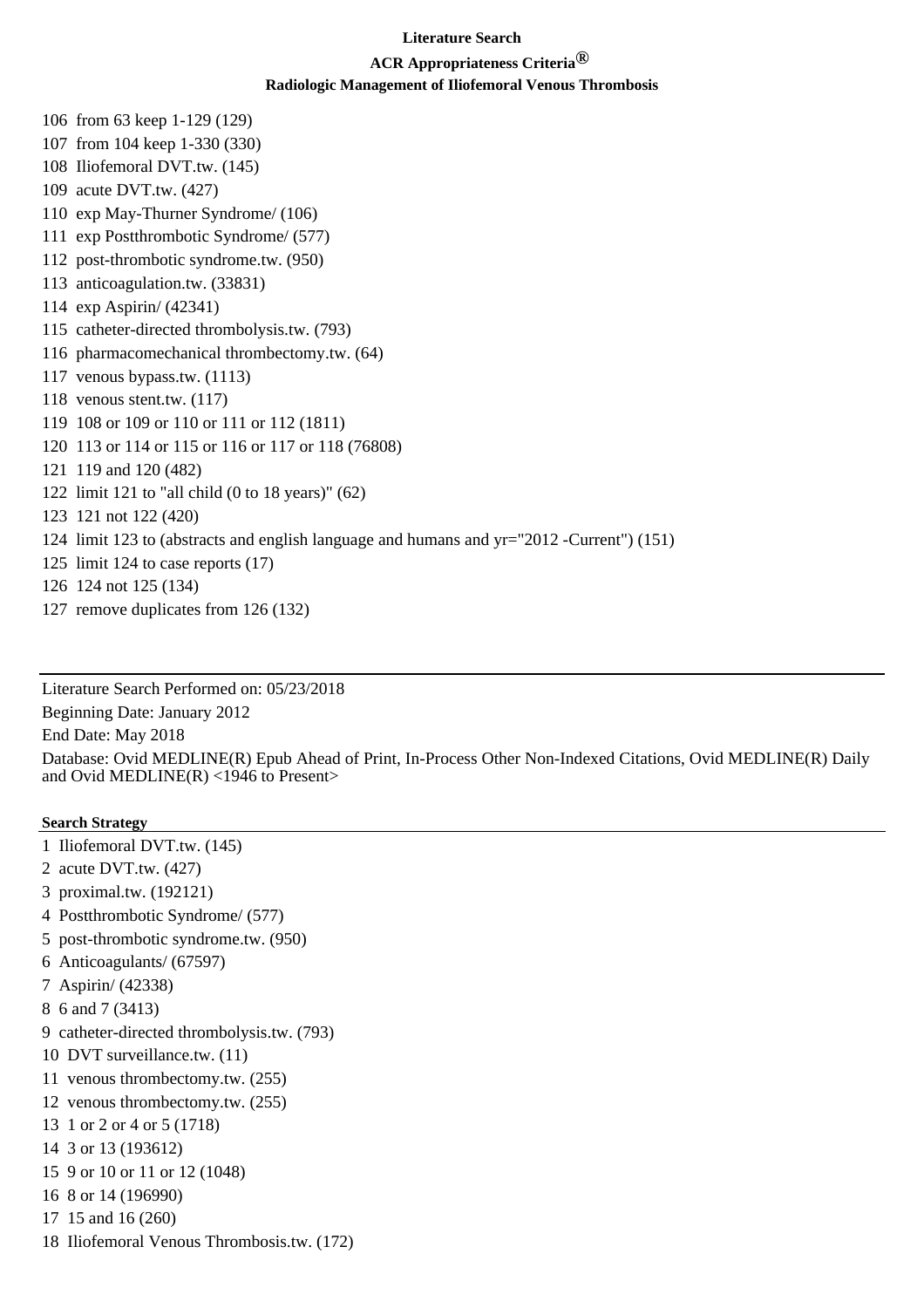# **ACR Appropriateness Criteria®**

- 19 1 or 2 or 4 or 5 or 18 (1869)
- 20 3 or 19 (193755)
- 21 exp Diagnostic Imaging/ (2429720)
- 22 15 or 21 (2430419)
- 23 19 and 22 (699)
- 24 limit 23 to (abstracts and english language and humans and yr="2012 -Current") (188)
- 25 limit 24 to "all child (0 to 18 years)" (33)
- 26 24 not 25 (155)
- 27 limit 26 to case reports (25)
- 28 26 not 27 (130)
- 29 remove duplicates from 28 (129)
- 30 limit 29 to "review" (43)
- 31 Stockings, Compression/ (1336)
- 32 Iliofemoral DVT.tw. (145)
- 33 acute DVT.tw. (427)
- 34 proximal.tw. (192121)
- 35 Postthrombotic Syndrome/ (577)
- 36 post-thrombotic syndrome.tw. (950)
- 37 Anticoagulants/ (67597)
- 38 Aspirin/ (42338)
- 39 37 and 38 (3413)
- 40 catheter-directed thrombolysis.tw. (793)
- 41 DVT surveillance.tw. (11)
- 42 Stockings, Compression/ (1336)
- 43 Stockings, Compression/ (1336)
- 44 32 or 33 or 35 or 36 (1718)
- 45 34 or 44 (193612)
- 46 40 or 41 or 42 or 43 (2129)
- 47 39 or 45 (196990)
- 48 46 and 47 (404)
- 49 Iliofemoral Venous Thrombosis.tw. (172)
- 50 32 or 33 or 35 or 36 or 49 (1869)
- 51 34 or 50 (193755)
- 52 exp Diagnostic Imaging/ (2429720)
- 53 46 or 52 (2431378)
- 54 50 and 53 (781)
- 55 limit 54 to (abstracts and english language and humans and yr="2012 -Current") (218)
- 56 limit 55 to "all child (0 to 18 years)" (32)
- 57 55 not 56 (186)
- 58 limit 57 to case reports (25)
- 59 57 not 58 (161)
- 60 remove duplicates from 59 (159)
- 61 limit 60 to "review" (56)
- 62 43 and 60 (39)
- 63 from 29 keep 1-129 (129)
- 64 Iliofemoral DVT.tw. (145)
- 65 acute DVT.tw. (427)
- 66 proximal.tw. (192121)
- 67 Postthrombotic Syndrome/ (577)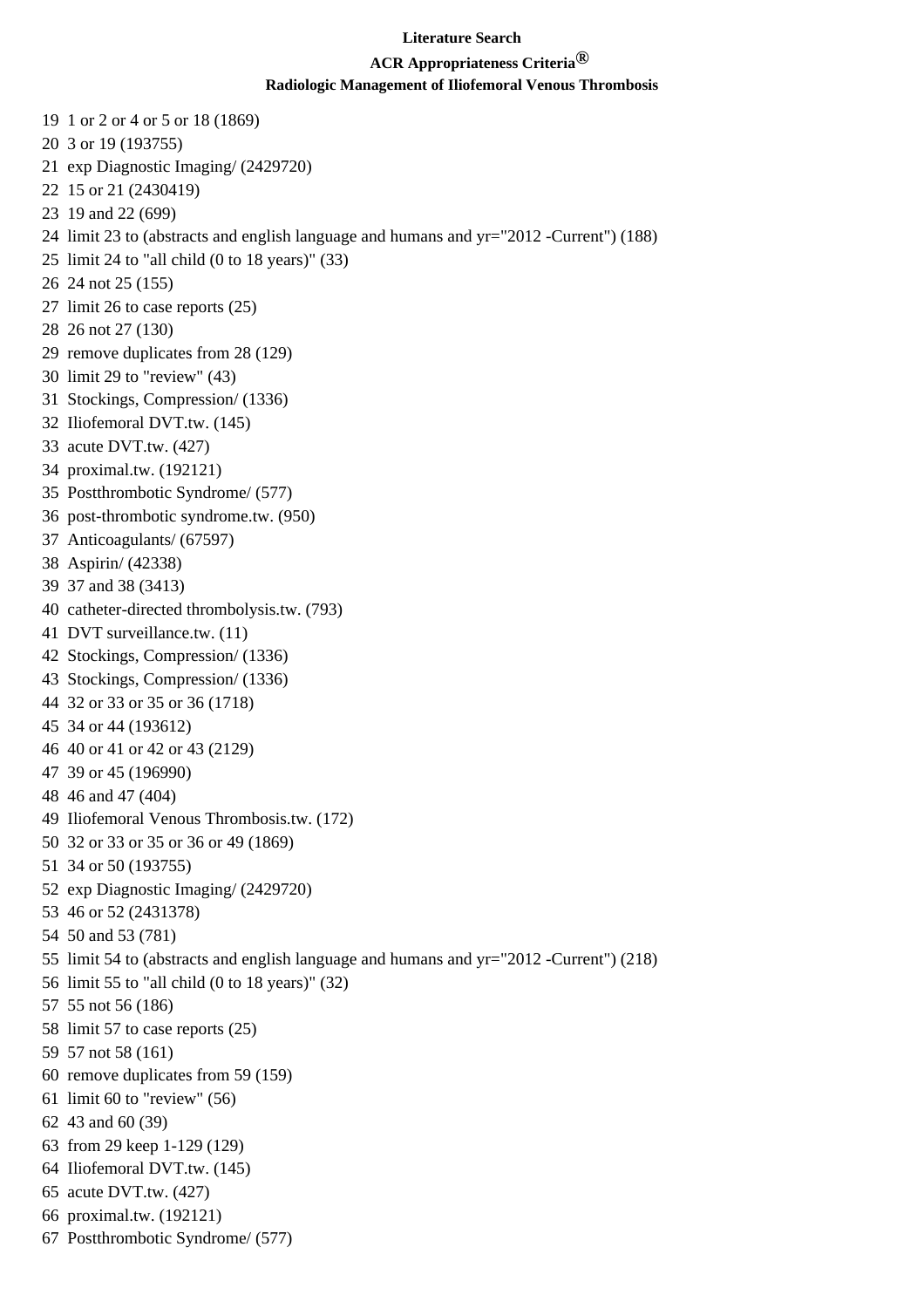# **ACR Appropriateness Criteria®**

### **Radiologic Management of Iliofemoral Venous Thrombosis**

68 post-thrombotic syndrome.tw. (950) 69 Anticoagulants/ (67597) 70 Aspirin/ (42338) 71 69 and 70 (3413) 72 catheter-directed thrombolysis.tw. (793) 73 DVT surveillance.tw. (11) 74 venous thrombectomy.tw. (255) 75 venous thrombectomy.tw. (255) 76 64 or 65 or 67 or 68 (1718) 77 66 or 76 (193612) 78 72 or 73 or 74 or 75 (1048) 79 71 or 77 (196990) 80 78 and 79 (260) 81 Iliofemoral Venous Thrombosis.tw. (172) 82 64 or 65 or 67 or 68 or 81 (1869) 83 66 or 82 (193755) 84 exp Diagnostic Imaging/ (2429720) 85 78 or 84 (2430419) 86 82 and 85 (699) 87 limit 86 to (abstracts and english language and humans and yr="2012 -Current") (188) 88 limit 87 to "all child (0 to 18 years)" (33) 89 87 not 88 (155) 90 limit 89 to case reports (25) 91 89 not 90 (130) 92 remove duplicates from 91 (129) 93 limit 92 to "review" (43) 94 femorpopliteal DVT.tw. (0) 95 femoropopliteal.tw. (3144) 96 64 or 65 or 66 or 67 or 68 or 95 (196457) 97 69 or 70 or 72 or 73 or 74 (107410) 98 96 and 97 (1599) 99 limit 98 to (abstracts and english language and humans and yr="2012 -Current") (437) 100 limit 99 to "all child (0 to 18 years)" (44) 101 99 not 100 (393) 102 limit 101 to case reports (58) 103 101 not 102 (335) 104 remove duplicates from 103 (330) 105 limit 104 to "review" (109)

Literature Search Performed on: 05/23/2018 Beginning Date: January 2012 End Date: May 2018 Database: Ovid MEDLINE(R) Epub Ahead of Print, In-Process & Other Non-Indexed Citations, Ovid MEDLINE(R) Daily and Ovid MEDLINE(R)  $\langle$ 1946 to Present>

### **Search Strategy**

1 Iliofemoral DVT.tw. (145) 2 acute DVT.tw. (427)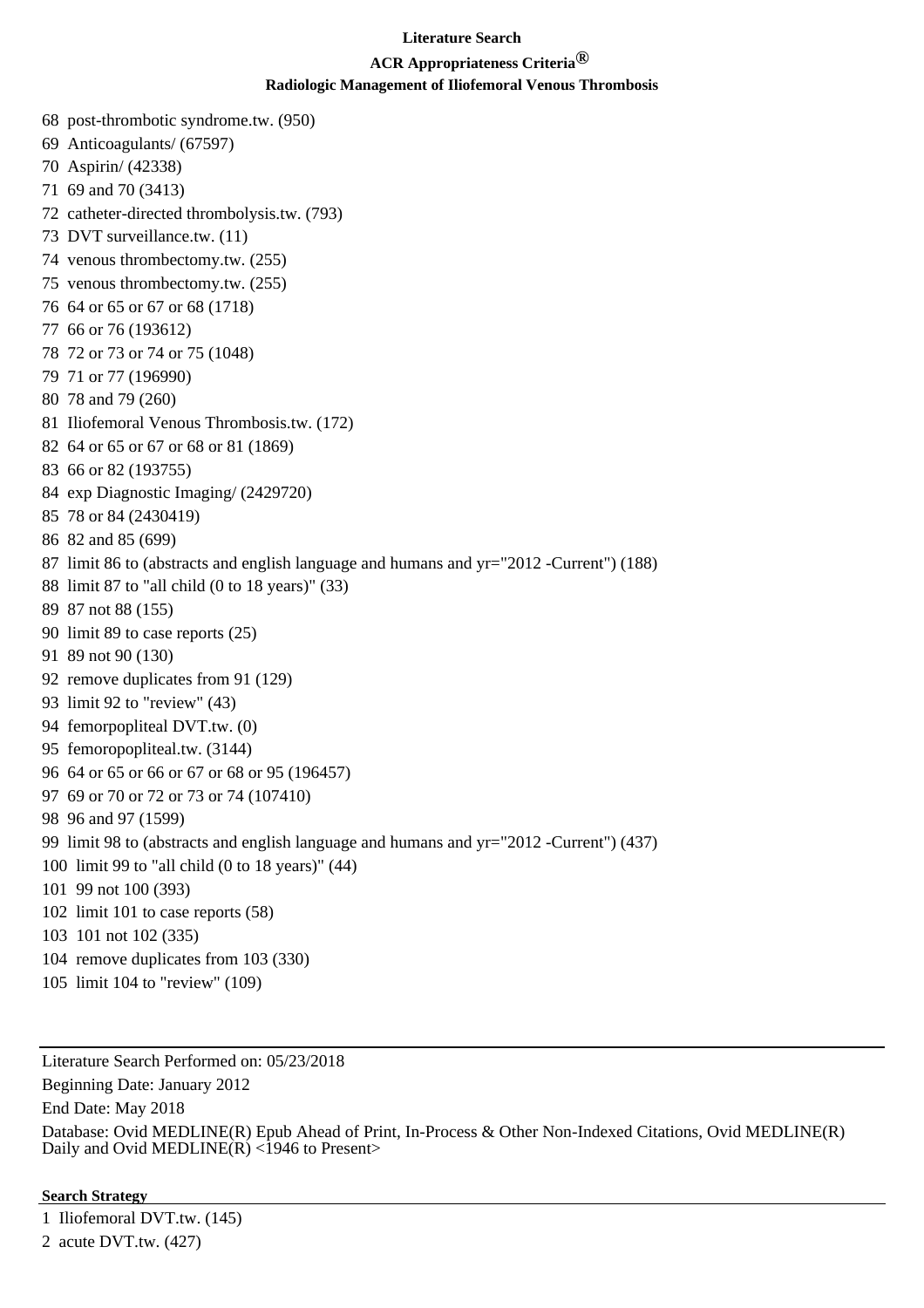## **ACR Appropriateness Criteria®**

### **Radiologic Management of Iliofemoral Venous Thrombosis**

3 proximal.tw. (192121) 4 Postthrombotic Syndrome/ (577) 5 post-thrombotic syndrome.tw. (950) 6 Anticoagulants/ (67597) 7 Aspirin/ (42338) 8 6 and 7 (3413) 9 catheter-directed thrombolysis.tw. (793) 10 DVT surveillance.tw. (11) 11 venous thrombectomy.tw. (255) 12 venous thrombectomy.tw. (255) 13 1 or 2 or 4 or 5 (1718) 14 3 or 13 (193612) 15 9 or 10 or 11 or 12 (1048) 16 8 or 14 (196990) 17 15 and 16 (260) 18 Iliofemoral Venous Thrombosis.tw. (172) 19 1 or 2 or 4 or 5 or 18 (1869) 20 3 or 19 (193755) 21 exp Diagnostic Imaging/ (2429720) 22 15 or 21 (2430419) 23 19 and 22 (699) 24 limit 23 to (abstracts and english language and humans and yr="2012 -Current") (188) 25 limit 24 to "all child (0 to 18 years)" (33) 26 24 not 25 (155) 27 limit 26 to case reports (25) 28 26 not 27 (130) 29 remove duplicates from 28 (129) 30 limit 29 to "review" (43) 31 Stockings, Compression/ (1336) 32 Iliofemoral DVT.tw. (145) 33 acute DVT.tw. (427) 34 proximal.tw. (192121) 35 Postthrombotic Syndrome/ (577) 36 post-thrombotic syndrome.tw. (950) 37 Anticoagulants/ (67597) 38 Aspirin/ (42338) 39 37 and 38 (3413) 40 catheter-directed thrombolysis.tw. (793) 41 DVT surveillance.tw. (11) 42 Stockings, Compression/ (1336) 43 Stockings, Compression/ (1336) 44 32 or 33 or 35 or 36 (1718) 45 34 or 44 (193612) 46 40 or 41 or 42 or 43 (2129) 47 39 or 45 (196990) 48 46 and 47 (404) 49 Iliofemoral Venous Thrombosis.tw. (172) 50 32 or 33 or 35 or 36 or 49 (1869) 51 34 or 50 (193755)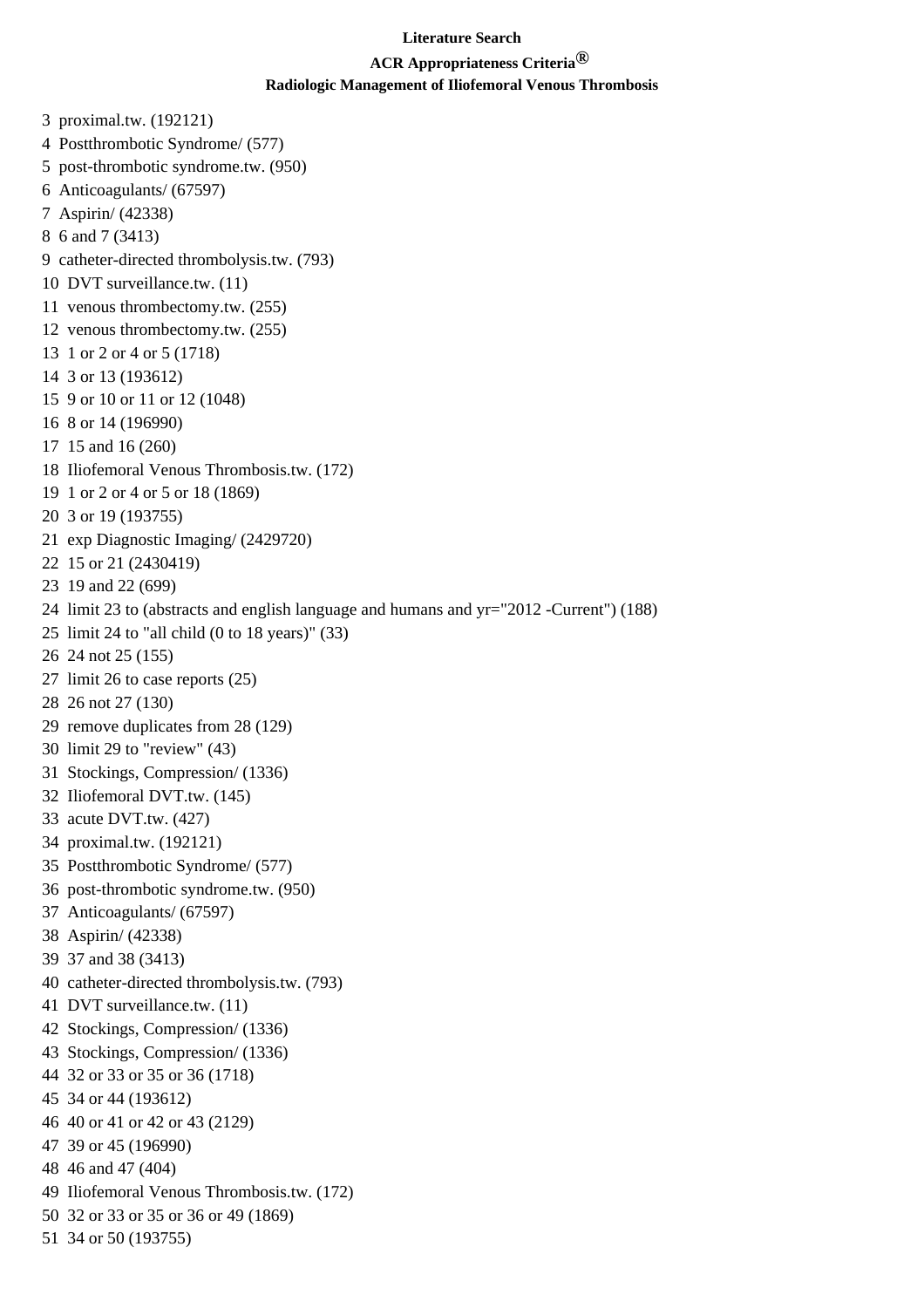# **ACR Appropriateness Criteria®**

## **Radiologic Management of Iliofemoral Venous Thrombosis**

52 exp Diagnostic Imaging/ (2429720) 53 46 or 52 (2431378) 54 50 and 53 (781) 55 limit 54 to (abstracts and english language and humans and yr="2012 -Current") (218) 56 limit 55 to "all child (0 to 18 years)" (32) 57 55 not 56 (186) 58 limit 57 to case reports (25) 59 57 not 58 (161) 60 remove duplicates from 59 (159) 61 limit 60 to "review" (56)

- 62 43 and 60 (39)
- 63 from 29 keep 1-129 (129)

Literature Search Performed on: 05/18/2018 Beginning Date: January 2012 End Date: May 2018 Database: Ovid MEDLINE(R) Epub Ahead of Print, In-Process & Other Non-Indexed Citations, Ovid MEDLINE(R) Daily and Ovid MEDLINE(R) <1946 to Present>

- 1 Iliofemoral DVT.tw. (145)
- 2 acute DVT.tw. (428)
- 3 proximal.tw. (192175)
- 4 Postthrombotic Syndrome/ (577)
- 5 post-thrombotic syndrome.tw. (951)
- 6 Anticoagulants/ (67575)
- 7 Aspirin/ (42328)
- 8 6 and 7 (3413)
- 9 catheter-directed thrombolysis.tw. (791)
- 10 DVT surveillance.tw. (11)
- 11 venous thrombectomy.tw. (255)
- 12 venous thrombectomy.tw. (255)
- 13 1 or 2 or 4 or 5 (1719)
- 14 3 or 13 (193667)
- 15 9 or 10 or 11 or 12 (1046)
- 16 8 or 14 (197045)
- 17 15 and 16 (259)
- 18 Iliofemoral Venous Thrombosis.tw. (172)
- 19 1 or 2 or 4 or 5 or 18 (1870)
- 20 3 or 19 (193810)
- 21 exp Diagnostic Imaging/ (2429027)
- 22 15 or 21 (2429724)
- 23 19 and 22 (699)
- 24 limit 23 to (abstracts and english language and humans and yr="2012 -Current") (188)
- 25 limit 24 to "all child (0 to 18 years)" (33)
- 26 24 not 25 (155)
- 27 limit 26 to case reports (25)
- 28 26 not 27 (130)